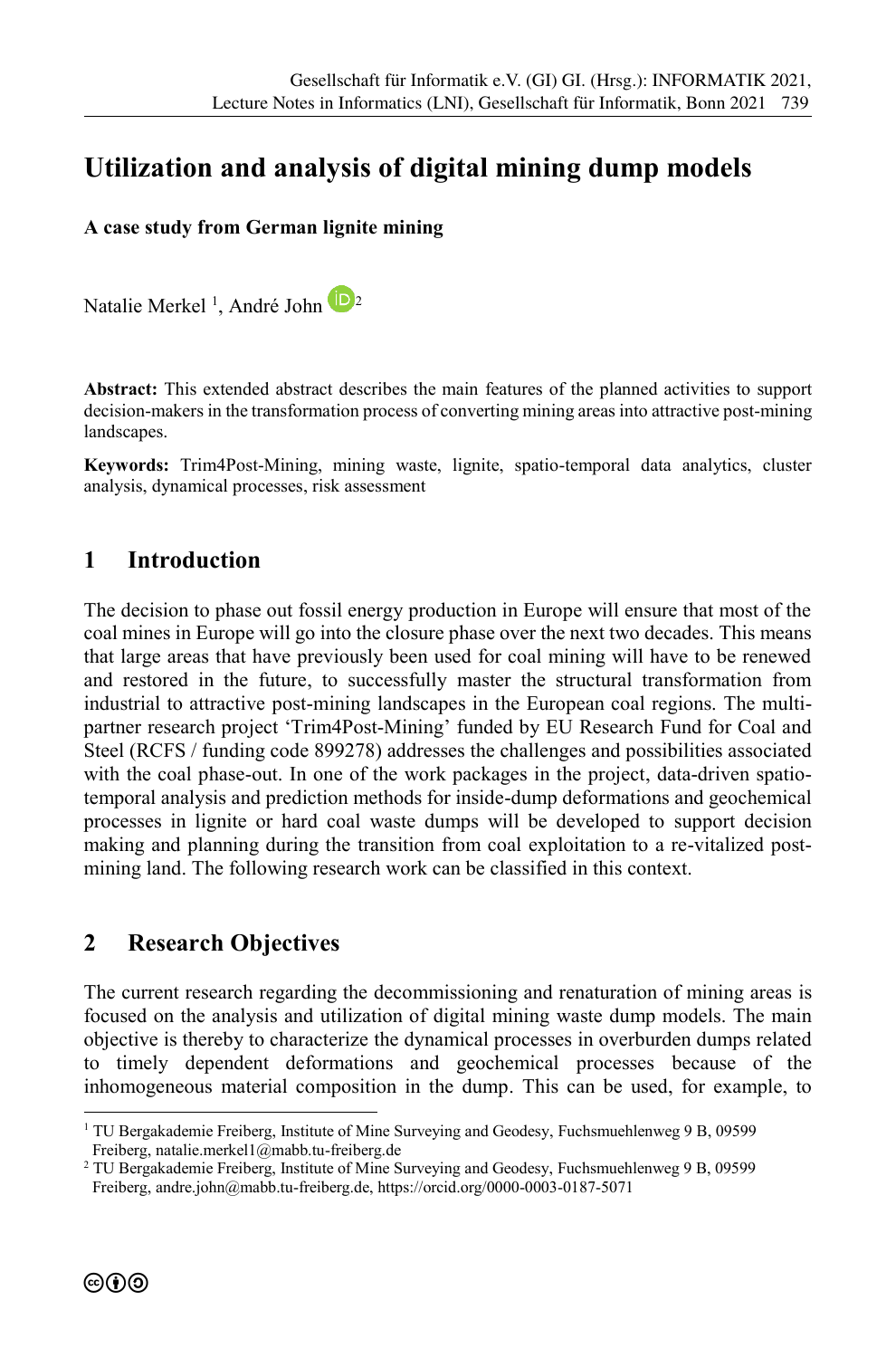identify potential contamination areas or to plan new usage concepts for former mining areas in terms of residual risks, technical feasibility and environmental impact.

To estimate the potential post-use or development possibilities of a dump site a geotechnical hazard assessment is necessary. Settlement, slumping and liquefaction are considered as possible deformation scenarios in the following work. The first two damage mechanisms differ essentially in their cause. Whereas slumping can always occur as a result of a change in groundwater level, settlement occurs as a result of an external stress input or just due to the material's weight. Both damage scenarios are characterized in its occurrence as a vertical displacement, i.e. uplift or subsidence, at the surface. The third damage mechanism, liquefaction, is a complex process in which the soil spontaneously or also due to an initial event takes on characteristics of a liquid and results in large vertical and horizontal displacements.

## **3 Data and Methods**

The central German lignite mining area is one of the example regions within the Trim4Post-Mining project and also provides the data basis for the current research. The primary data basis is an already available, operational digital dump model based on a longterm monitoring. This theoretical voxel model of the dump defined by the bounding box consists of approximately 740.5 million voxel cells  $(n_x=2057, n_y=2011, n_z=179)$  with a size of 1 m<sup>3</sup> (1m  $x$  1m  $x$  1m) each. However, not all cells actually contain information. A total of approximately 72.5 million voxels of the model contain information relating to the following attributes:

- Geometry (x, y, z coordinates)
- Date and time of interstratification into the dump
- Allocation of the voxel volume to the 28 defined material classes (geological layers) of the model by specifying the percentage of the volume.

That means the present dump model of the Central German lignite company (Mibrag mbH) gives a statement about the locality and the percentage of the different materials in the dump, but not about their properties. In order to be able to make a soil mechanical estimation, further parameters are needed. A statement about the exact grain distribution of the materials as well as their coefficient of uniformity and grain shape can be determined in the laboratory. For other parameters such as compactness, water content and degree of saturation, field tests are required. With the help of these parameters, the materials can be then divided into hazard classes that represent the probability with which settlement, slumping or liquefaction can occur due to the position of the materials in the dump. For this purpose, methods from the area of machine learning, specifically, methods of cluster analysis, i.e. unsupervised learning, are to be used. Clustering is the task of grouping a set of objects in such a way, that objects in the same group are more similar to each other than to those in other groups. Whereby the groups are also referred to as clusters. Basically, clustering can be formulated as a multi-objective optimization problem. The selection of a specific algorithm and the associated parameters, such as the